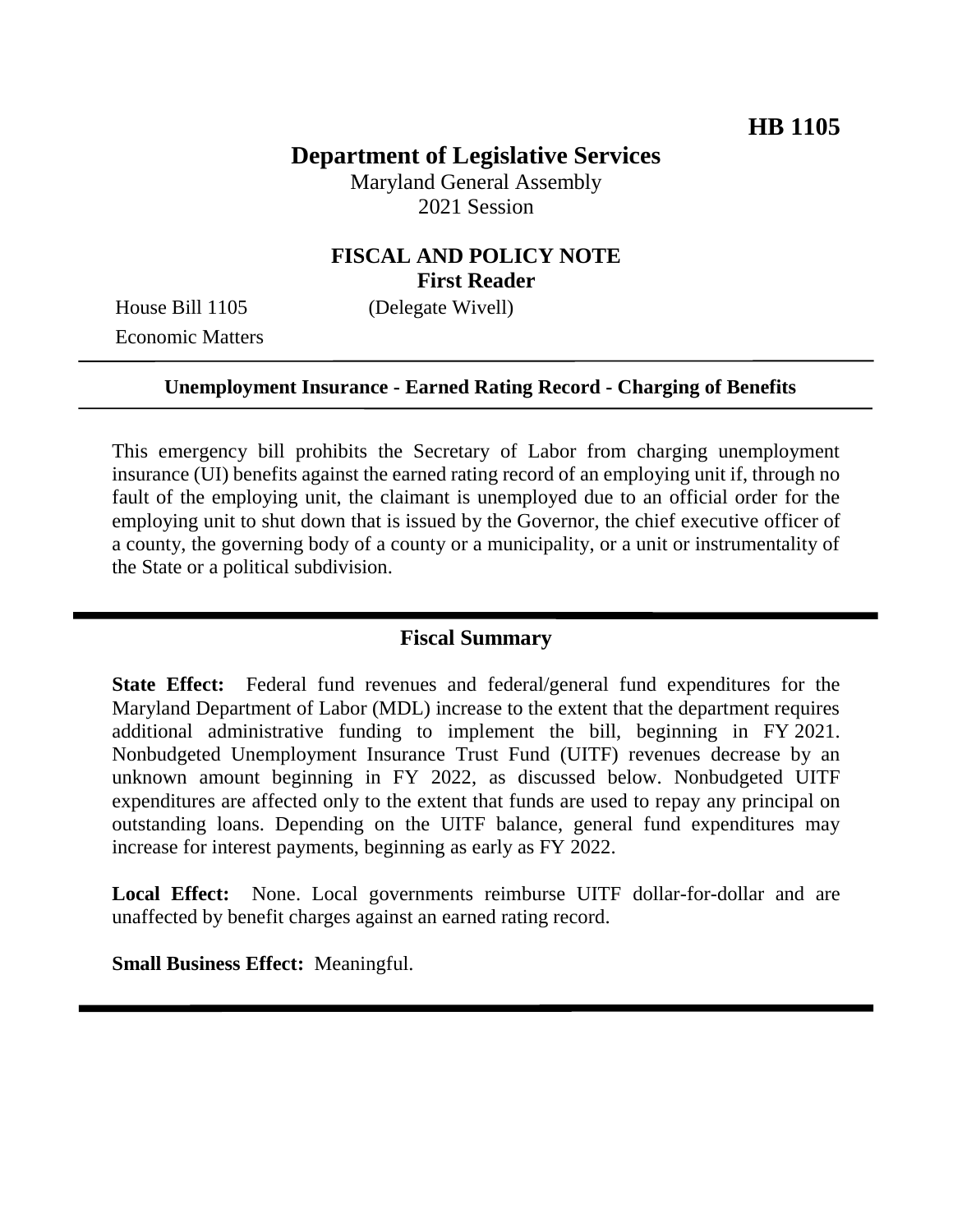## **Analysis**

**Current Law:** The Secretary of Labor may not charge benefits paid to a claimant against the earned rating record of an employing unit under certain circumstances, such as if the claimant left work without good cause attributable to the employing unit, or if the claimant left employment voluntarily to accept better employment. An employer's earned rating record is one of two inputs used to determine an employer's UI taxes – the other being the tax table.

The Secretary may waive the benefit charges against the earned rating record of an employer during a state of emergency if the benefits are paid to the claimant during a period in which the claimant is temporarily unemployed because the employer shut down due to a natural disaster and the Governor declared a state of emergency due to the natural disaster.

For a more detailed discussion of how employer UI taxes are calculated, and the UI program in general, see the **Appendix – Unemployment Insurance**.

### **State Fiscal Effect:**

#### *Administrative Costs*

MDL indicates administrative costs of approximately \$250,000 are necessary to implement the bill (information technology and mailings), plus staff costs of approximately \$800,000 on an annual basis for an additional 12 staff to adjudicate relevant issues and handle appeals. The Department of Legislative Services cannot independently verify these estimates at this time. If existing federal administrative funds are insufficient to cover such expenses, additional above-base federal funding will be provided, assuming that the expenses are allowable, beginning in fiscal 2021. Otherwise, general funds are needed to cover those costs.

### *Unemployment Insurance Trust Fund*

Chapter 39 of 2021, in conjunction with a recent executive order, generally prevents UI claims made during the COVID-19 pandemic from increasing an employer's taxes. Under the executive order, the three-year lookback period for 2021 taxes is fiscal 2017 through 2019. For at least 2022 and 2023 taxes, Chapter 39 uses that same pre-pandemic lookback period, *if doing so would result in a lower tax rate for that year*. That requirement continues for two consecutive tax year determinations after the expiration of the State of emergency.

Therefore, UITF revenues decrease beginning in fiscal 2022 to the extent that the bill results in an employer's experience rating being lower during the normal three-year lookback period (due to the bill's exclusion) than they were in the pre-pandemic lookback

HB 1105/ Page 2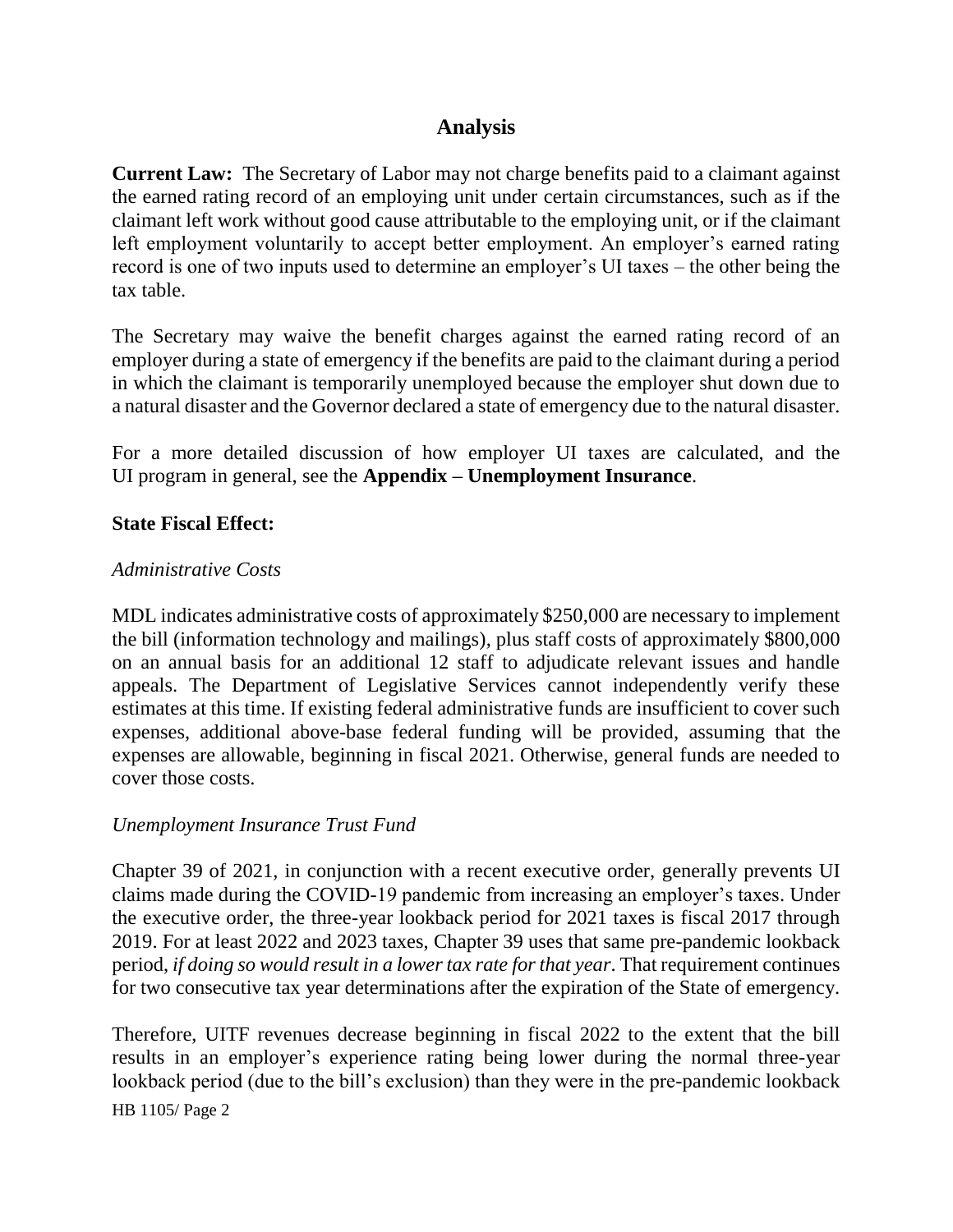period. UITF revenues also decrease in future fiscal years to the extent that the bill excludes UI claims related to other shutdown orders. While a precise estimate of the revenue loss attributable to the bill cannot be determined at this time, *for illustrative purposes only,* MDL estimates a potential revenue decrease of \$12.9 million in FY 2022.

Depending on the UITF balance (or lack thereof) over time, the bill's UITF revenue reduction could represent an increase in net borrowing. Interest on balances owed to the federal government must be paid back – with State general funds or some other source, not UITF – at the end of each September. The current interest rate on federal loans for UI programs is 2.277%. Any interest payments would begin as early as fiscal 2022.

UITF expenditures are only affected to the extent that funds are used to repay the principal on outstanding loans, beginning as early as fiscal 2022.

**Small Business Effect:** Generally, small businesses that experience layoffs caused by one of the specified reasons in the bill may benefit from reduced UI taxes beginning as early as fiscal 2022. However, not all businesses pay UI taxes based on the table of rates. New employers pay a fixed rate, currently 2.6%, which is not affected by the bill. Further, many employers will not be affected through the duration of the provisions in Chapter 39.

### **Additional Information**

**Prior Introductions:** None.

**Designated Cross File:** None.

**Information Source(s):** Maryland Department of Labor; Department of Legislative Services

**Fiscal Note History:** First Reader - February 19, 2021 rh/ljm

Analysis by: Stephen M. Ross Direct Inquiries to:

(410) 946-5510 (301) 970-5510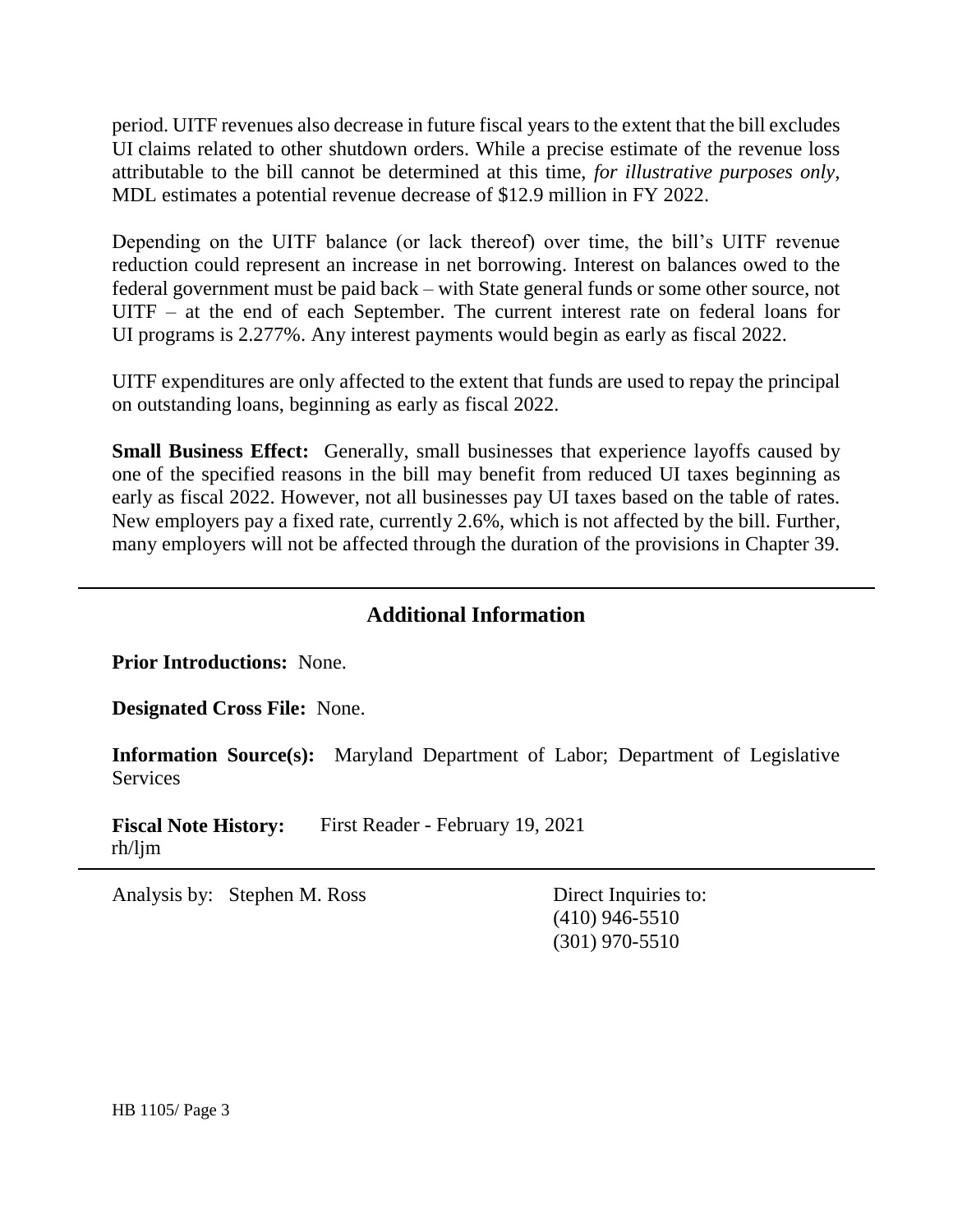### *Program Overview*

Unemployment Insurance (UI) provides temporary, partial wage replacement benefits of up to \$430 per week to individuals who are unemployed through no fault of their own and who are willing to work, able to work, and actively seeking employment. Both the federal and state governments have responsibilities for UI programs. Generally, funding for the program is provided by employers through UI taxes paid to both the federal government for administrative and other expenses and to the states for deposit in their UI trust funds. Using federal tax revenues, the UI program is administered pursuant to state law by state employees. The Maryland Department of Labor's Division of Unemployment Insurance administers the State's UI program.

Each state law prescribes the tax structure, qualifying requirements, benefit levels, and disqualification provisions. These laws must, however, conform to broad federal guidelines.

### *Employer Contributions*

Most Maryland employers pay State UI taxes, although State and local governments and some nonprofit organizations reimburse the Unemployment Insurance Trust Fund (UITF) for claims paid in lieu of paying taxes. Therefore, for most Maryland employers, the State UI tax rate is a function of:

- the employer's specific unemployment claims history; and
- the applicable tax table, which is based on the State's UITF balance and applies to most taxable employers.

**Exhibit 1** shows the range of State UI taxes a typical employer owes based on the tax table in effect; there are other rates for new employers and in other limited circumstances. State UI taxes and reimbursements are typically due quarterly; however, Chapter 39 of 2021 allows employers with fewer than 50 employees to defer 2021 State UI tax payments or reimbursements until January 31, 2022, and authorizes the Secretary of Labor to offer a similar deferment in 2022. The Act, in conjunction with a recent executive order, also generally prevents UI claims made during the COVID-19 pandemic from increasing an employer's taxes – although Table F, with its broadly higher rates, is in effect in 2021.